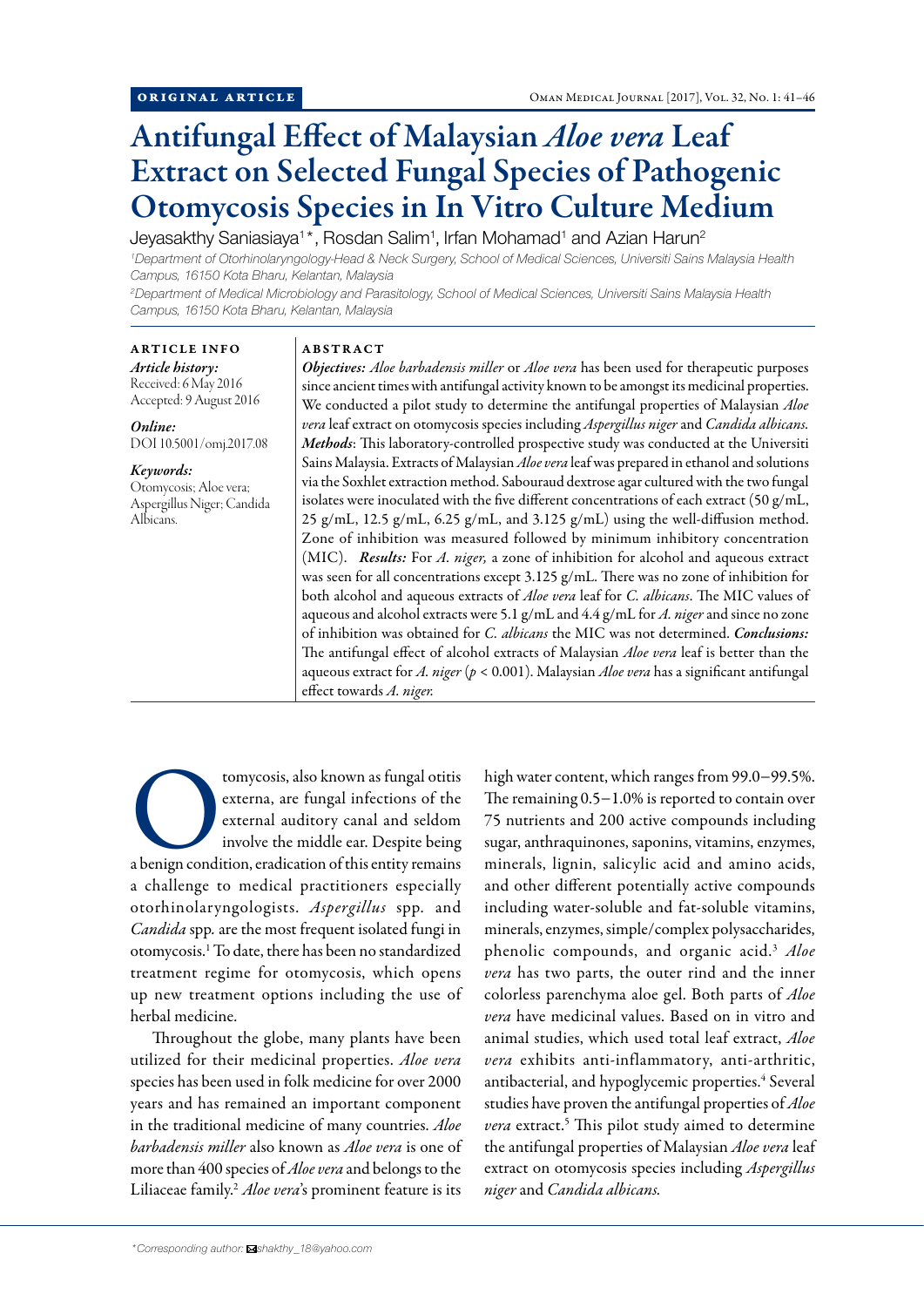

Figure 1: (a) *Aloe vera* leaves dried at 45 °C in a hot air oven. (b) Soxhlet apparatus used for extraction. (c) *Candida albicans*and *Aspergillus niger* culture.

# METHODS

This laboratory-controlled prospective study was conducted in the microbiology and pharmacology laboratory of the Universiti Sains Malaysia and was approved by the institution's Ethics Committee.

*Aloe vera* leaves collected from a single area were washed with distilled water before being oven dried at 45 ºC for three to five days [Figure 1a]. Dried *Aloe vera* leaves were ground to powder form and stored in a tightly sealed container. The Soxhlet apparatus and method was used for extraction [Figure 1b].<sup>6</sup> Two forms of solvents were used: aqueous and 70% ethanol. The Soxhlet thimble was filled with the powdered leaves and inserted into the Soxhlet main chamber and closed. One liter of 70% ethanol was filled into the Soxhlet main chamber and attached to the Soxhlet apparatus, which was heated until the solvent vapor filled the main chamber. The solvent vapor then condensed and dripped back down into the chamber containing the *Aloe vera* leaf extract. The *Aloe vera* leaf extract using 70% ethanol was then evaporated with a rotary evaporator at 30  $^{\circ}$ C and concentrated to 50 mL before being freeze-dried. The powdered form of freeze-dried extract was kept in the freezer to maintain the compound. For the aqueous extract, the same extraction technique was used using 70% distilled water as a solvent instead of ethanol. The powdered form of *Aloe vera* leaf extracts were then used to establish five different concentrations by serial dilution (50 g/mL, 25 g/ mL, 12.5 g/mL, 6.25 g/mL, and 3.125 g/mL) using a starting concentration of 50 g/mL.

The tested fungal isolates used in this study were *C. albicans* and *A. niger* from otomycosis and

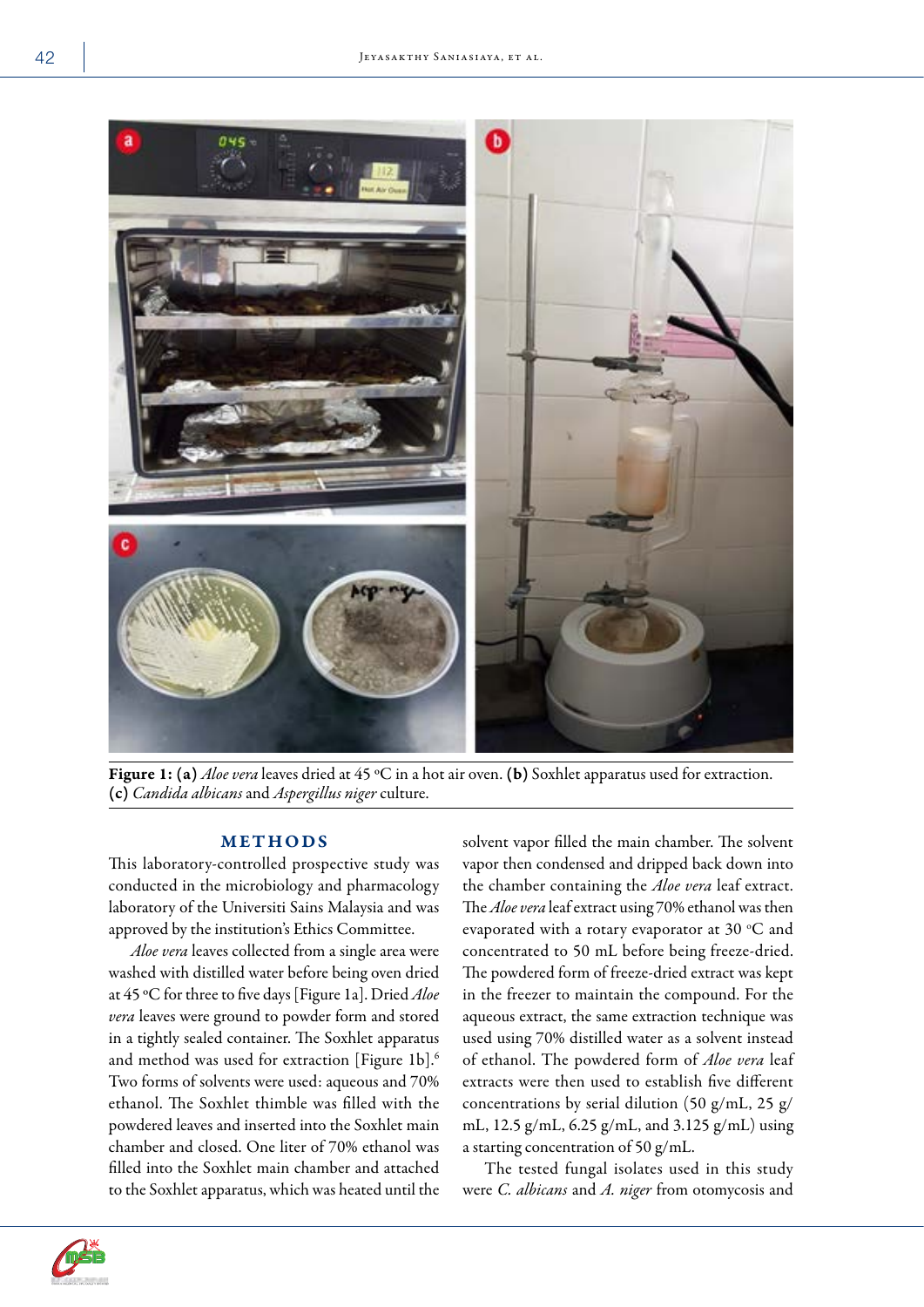were obtained from the archives of Microbiology Laboratory of the School of Medical Sciences, Universiti Sains Malaysia. *A. niger* and *C. albicans* grown on Sabouraud dextrose agar (SDA) plates [Figure 1c] were suspended in sterile distilled water and adjusted to  $1 \times 10^6$  colony forming units (CFU/mL) (0.5 McFarland standard) using a nephelometer.

The standardized fungal isolates were used to lawn the SDA plates using sterile swabs after diluting the organisms for 15 minutes. The SDA plates lawned with fungal isolates were then divided into four equal quadrants. With the help of a sterile glass pipette, four equal wells were created. The different concentrations of *Aloe vera* leaf extract (100 µL) were transferred into the well using a micropipette. The aqueous *Aloe vera* extract was transferred to the upper quadrant of the well with its control aqueous solution at the opposite site, and the alcohol extract of the *Aloe vera* was transferred to the lower quadrant with its control in the opposite site. The SDA plates were then kept lid side up in a 30 ºC incubator. The plates were replicated five times.

The plates were checked daily for spillage and growth of other organisms. Measurement of the inhibition zone was done on the third day when the margin of inhibition was clearly visible [Figure 2]. The zones of complete inhibition was measured using a Vernier caliper in millimeters by gross visual inspection. To determine the minimum inhibitory concentration (MIC) of each extract, the agar diffusion method was used.<sup>6</sup> After measuring the zone of inhibition, a scattered plot graph  $X^2$  versus log concentration was used to determine the MIC level of the *Aloe vera* extract.

#### RESULTS

We sought to evaluate the antifungal properties of different concentrations of *Aloe vera* leaf extracts on *A. niger* and *C. albicans* cultures. Both the zone of inhibition of *A. niger* and *C. albicans* in alcohol and aqueous extracts of Malaysian *Aloe vera* leaf were determined and the MIC for each extract was calculated.

The zone of inhibition (i.e., the zone with no fungal organism growth) was measured for each of the tested alcohol and aqueous *Aloe vera* leaf extracts. Five different concentrations of alcohol and aqueous *Aloe vera* leaf extracts were tested for five replicates. The results obtained were within a close range for the five replicates for each concentration.

For *A. niger* cultures*,* the zone of inhibition was noted after three days incubation for all concentrations except 3.125 g/mL for both alcohol and aqueous extracts, which failed to show any zone of inhibition [Table 1]. The highest inhibition zone was seen with the 50 g/mL concentration for both alcohol and aqueous extracts. *A. niger* showed significant zone of inhibition for both alcohol and aqueous extracts of *Aloe vera* for 50 g/mL, 25 g/ mL, 12.5 g/mL and 6.25 g/mL. However, there was no zone of inhibition seen with for 3.125 g/ mL concentration for both aqueous and alcohol extracts. There was an increase in the zone of inhibition proportional to the increase in the extract concentration. One-way analysis of variance (ANOVA) was used to establish the mean difference between groups [Table 2]. There was a significant difference between the four groups ( $p < 0.001$ ).

Scheffe test post hoc comparison was done to define the pairs of concentrations with a significant



Figure 2: Zones of inhibition of *Aspergillus niger* for five different aqueous extract *Aloe vera* leaf concentrations.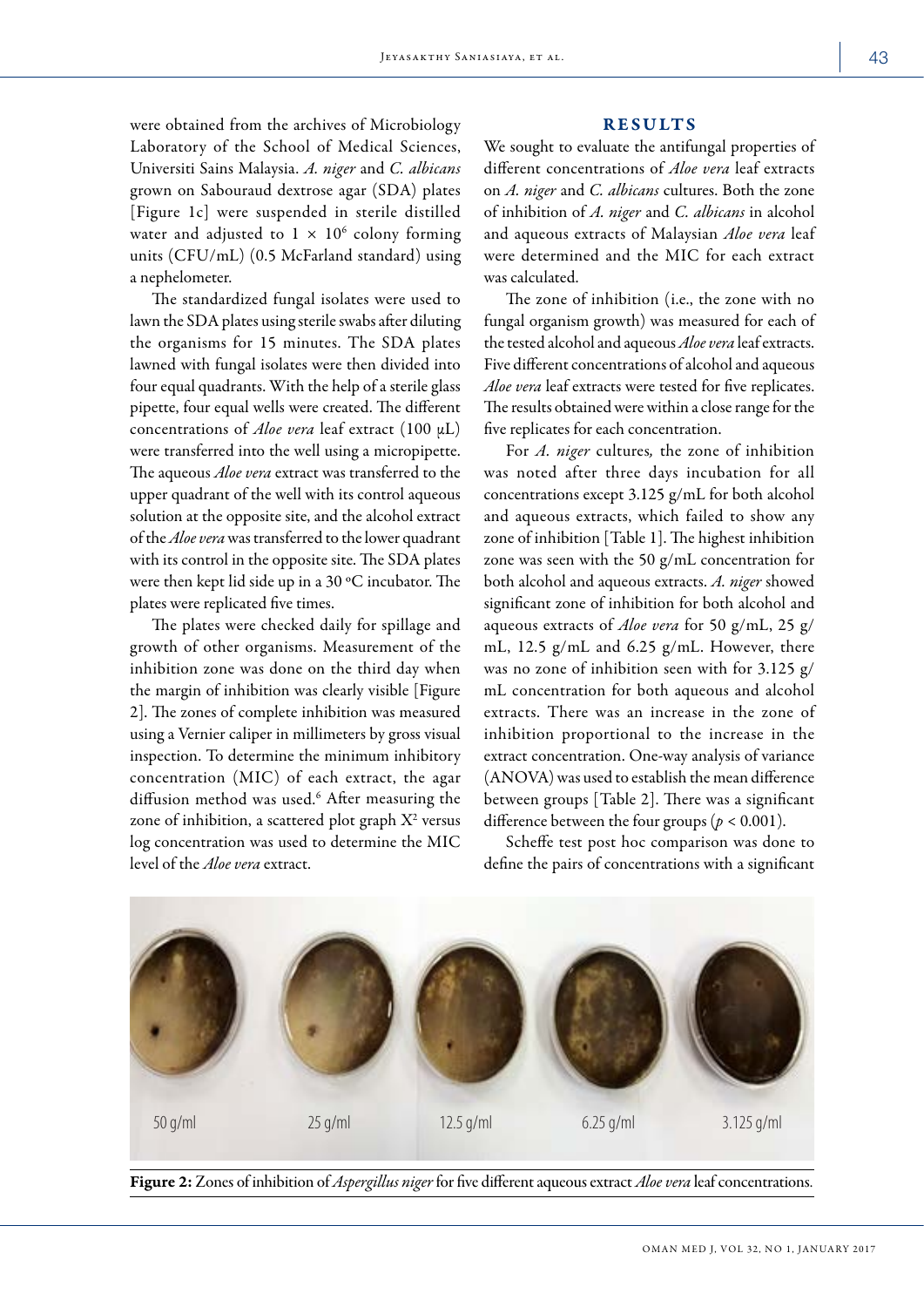|         |                        |                        |              | $\ddot{\phantom{1}}$ |              |          |                  |
|---------|------------------------|------------------------|--------------|----------------------|--------------|----------|------------------|
| Extract | Concentration,<br>g/mL | Zone of inhibition, mm |              |                      |              |          | Mean, mm         |
| Aqueous | 50.0                   | 14                     | 18           | 16                   | 16           | 16       | 16               |
|         | 25.0                   | 14                     | 14           | 16                   | 12           | 14       | 14               |
|         | 12.5                   | 8                      | 6            | 8                    | 8            | 8        | 7.6              |
|         | 6.25                   | 8                      | 8            | 6                    | 6            | 6        | 6.8              |
|         | 3.125                  | $\Omega$               | $\Omega$     | $\mathbf{0}$         | $\Omega$     | $\Omega$ | $\mathbf{0}$     |
| Alcohol | 50.0                   | 35                     | 35           | 34                   | 35           | 35       | 35               |
|         | 25.0                   | 35                     | 35           | 34                   | 33           | 33       | 33.8             |
|         | 12.50                  | 20                     | 22           | 23                   | 20           | 20       | 21               |
|         | 6.25                   | 10                     | 8            | 10                   | 10           | 10       | 9.6              |
|         | 3.125                  | $\mathbf{0}$           | $\mathbf{0}$ | $\boldsymbol{0}$     | $\mathbf{0}$ | $\theta$ | $\boldsymbol{0}$ |

| <b>Table 1:</b> Zone of inhibition of different concentrations of aqueous and alcohol <i>Aloe vera</i> leaf extracts. |  |
|-----------------------------------------------------------------------------------------------------------------------|--|
|-----------------------------------------------------------------------------------------------------------------------|--|

difference. Higher mean zones of inhibition were observed in 50.0 g/mL and 6.25 g/mL followed by 50.0 g/mL and 12.5 g/mL, 25.0 g/mL and 6.25 g/mL and, finally, 25.0 g/mL and 12.5 g/mL. The mean zone of inhibition increased in proportion to the concentration. For the alcohol extracts, the mean differences between groups of concentration showed that at higher concentrations there was a greater effect on the mean zone of inhibition [Table 2].

Post hoc comparison results revealed that higher mean zones of inhibition were observed in 50.0g/mL and 6.25 g/mL followed by 25.0 g/mL and 12.5 g/ mL, 50.0 g/mL and 12.5 g/mL, 25.0 g/mL and 12.5 g/mL, and 12.5 g/mL and 6.25 g/mL. The higher the concentration of *Aloe vera* alcohol extract the greater the mean zone of inhibition. There was a significant mean difference between both the aqueous and alcohol extracts.

The independent *t*-test was used to compare the means of the two groups of extracts. Alcohol extracts had a higher mean zone of inhibition compared to aqueous extracts (*p* < 0.001) against *A. niger* and 95% confidence intervals of mean difference did not include zero. Hence, it can be concluded that

the antifungal effect of *A. niger* is statistically better in alcohol than aqueous extracts [Table 3]. For *C. albicans,* there was no zone of inhibition seen for both alcohol and aqueous extracts.

Calculation of the MIC was carried out using agar diffusion method with a scattered plot graph of X2 versus log concentration. The MIC of the aqueous extract was 5.1 g/mL and alcohol extract was 4.4 g/mL [Figure 3].

#### DISCUSSION

We sought to evaluate the in vitro antifungal effect of Malaysian *Aloe vera* leaf extracts in alcohol and aqueous solutions on two common pathogenic otomycosis species, *A. niger* and *C. albicans,* using the zone of inhibition and MIC to determine antimicrobial activity. We found that both alcohol and aqueous extracts demonstrated notable antifungal properties against *A. niger.*

The antifungal effect of this study was solvent dependent. The highest concentrations of alcohol and aqueous extracts displayed the maximum zone of inhibition. *C. albicans* showed resistance to both the

| Concentration,<br>g/mL |                | <b>Aqueous extract</b>           |                         |                | <b>Alcohol</b> extract           |                         |  |
|------------------------|----------------|----------------------------------|-------------------------|----------------|----------------------------------|-------------------------|--|
|                        | Mean+SD        | F-statistic <sup>a</sup><br>(df) | $p$ -value <sup>a</sup> | Mean+SD        | F-statistic <sup>a</sup><br>(df) | $p$ -value <sup>a</sup> |  |
| 50.0                   | $16.0 + 1.4$   | 168.467(4)                       | ${}< 0.001$             | $34.8 \pm 0.4$ | 1443.950 (4)                     | ${}< 0.001$             |  |
| 25.0                   | $14.0 + 1.4$   |                                  |                         | $34.0 \pm 1.0$ |                                  |                         |  |
| 12.5                   | $7.60 \pm 0.9$ |                                  |                         | $21.0 \pm 1.4$ |                                  |                         |  |
| 6.25                   | $6.80 + 1.1$   |                                  |                         | $9.6 \pm 0.9$  |                                  |                         |  |

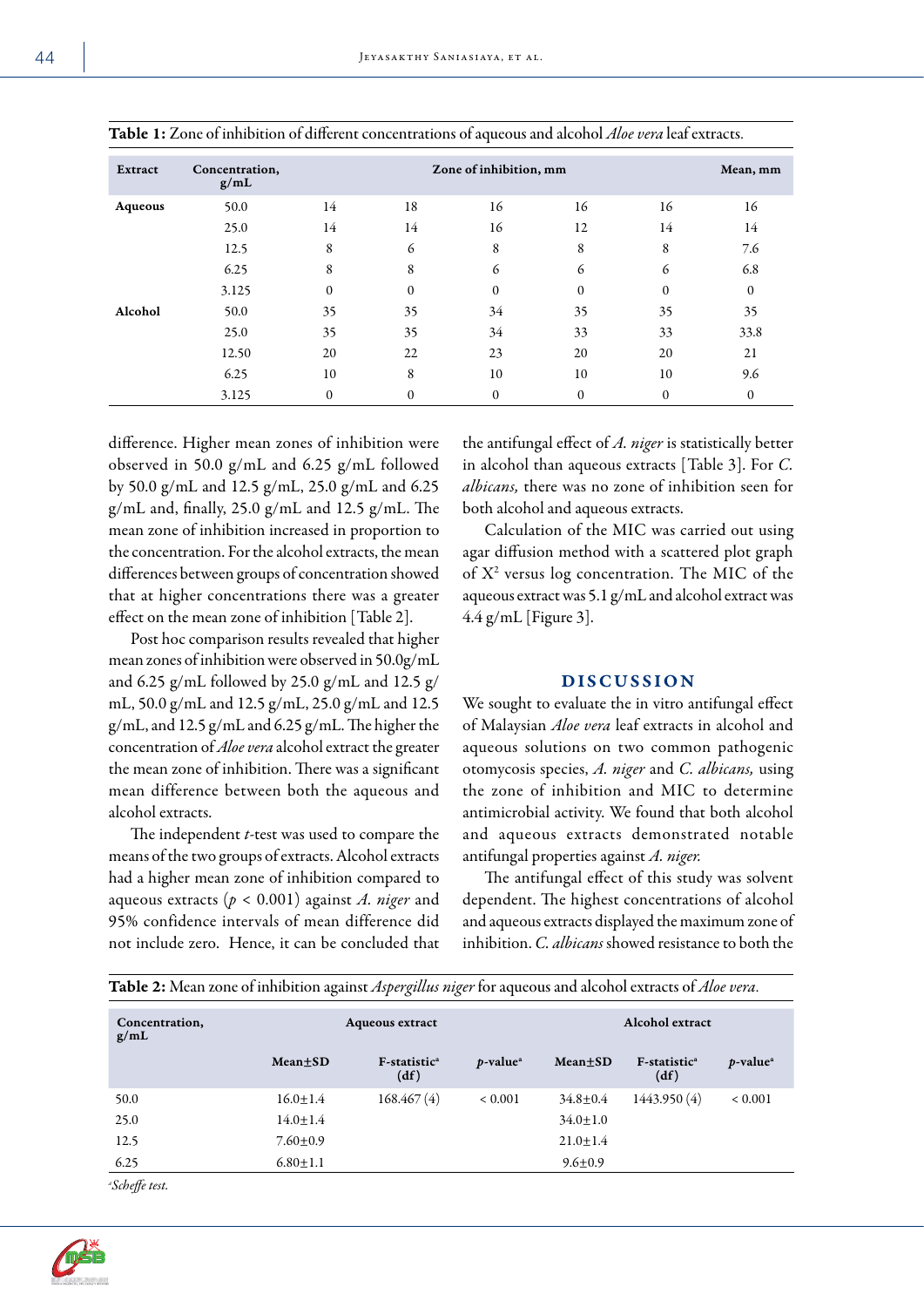| Concentration | Group   | $Mean \pm SD$  | Mean difference<br>$(95\% \text{ CI})$ | t-statistic<br>(df) | $p$ -value <sup>a</sup> |
|---------------|---------|----------------|----------------------------------------|---------------------|-------------------------|
| 50.0 $g/mL$   | Aqueous | $16.0 + 1.4$   | $-18.8$ ( $-20.3, -17.3$ )             | $-28.342(8)$        | ${}< 0.001$             |
|               | Alcohol | $34.8 \pm 0.4$ |                                        |                     |                         |
| $25.0$ g/mL   | Aqueous | $14.0 + 1.4$   | $-20.0$ $(-21.8,-18.2)$                | $-25.820(8)$        | ${}_{0.001}$            |
|               | Alcohol | $34.0 \pm 1.0$ |                                        |                     |                         |
| $12.5$ g/mL   | Aqueous | $7.6 \pm 0.9$  | $-13.4$ $(-15.1,-11.7)$                | $-17.907(8)$        | ${}< 0.001$             |
|               | Alcohol | $21.0 + 1.4$   |                                        |                     |                         |
| $6.25$ g/mL   | Aqueous | $6.8 + 1.1$    | $-2.80(-4.3,-1.3)$                     | $-4.000(8)$         | ${}< 0.001$             |
|               | Alcohol | $9.6 \pm 0.9$  |                                        |                     |                         |
| $3.125$ g/mL  | Aqueous | $0.0 + 0.0*$   | n/a                                    | n/a                 | n/a                     |

Table 3: Comparison of mean of zone inhibition between aqueous and ethanol extracts of *Aloe vera* against the growth of *Aspergillus niger* at five different concentrations.

*\*t-statistics could not be determined as standard deviations for both groups were 0; <sup>a</sup> Independent t-test; CI: confidence interval; n/a: non-applicable. No zone of inhibition seen.*

alcohol and aqueous *Aloe vera* extracts at different concentrations. The antifungal effect of *Aloe vera* leaf may vary according to solvent. In our study, the antifungal property of the alcohol extract was more potent than the aqueous extract. The MIC of the alcohol extract was 4.4 g/mL compared to the aqueous extract which was 5.1 g/mL. Similarly, a study to evaluate antimicrobial and antifungal activity of *Staphylococcus aureus, Klebsiella pneumoniae, Escherichia coli*, *A. niger,* and *C. albicans,* found that alcohol extracts at higher concentrations were more potent than petroleum ether and chloroform extracts.<sup>7</sup> A study by Devi et al,<sup>8</sup> on the antimicrobial activity of dimethyl sulfoxide (DMSO) crude extracts of *Aloe barbadensis miller* gel against selected bacterial and fungal pathogens including *A. niger* and *C. albicans* was carried out using the disc diffusion





method at three different concentration (100, 200, and 400 µg/mL). The extracts failed to show a zone of inhibition at any concentration to *A. niger* compared to *C. albicans,* which showed a significant zone of inhibition in proportion to concentration. Another study concluded that ethanol extracts had a better MIC compared to aqueous and methanol extracts for *E. coli, S. aureus,* and *C. albicans*. 9 The authors also noted that variations in antimicrobial activity depended on the extraction method used. The authors used scrapped *Aloe vera* gel, which was ground and mixed with 100 mL of each solvent (ethanol, aqueous, and methanol) separately and left for 72 hours after being filtered to obtain the extracts for the study.

We found no zone of inhibition of *C. albicans* for both the alcohol and aqueous extracts for all five concentrations tested. This was also observed in a study by Khaing et al.<sup>10</sup> The authors used the agar diffusion method and crude *Aloe vera* leaf extracts in methanol, ethanol, and ethyl acetate and found that all three extracts had no zone of inhibition for the *C. albicans.* As for *A. niger,* the zone of inhibition was highest for the methanol extract followed by ethanol and ethyl acetate extracts. According to a study by Shekrawat et al,<sup>11</sup> alcohol extract was effective secondary to its constituent of extraction.

The resistance of *C. albicans* towards *Aloe vera* leaf extracts in our study compared to other regions may be due to geographical and climatic conditions, which may affect the phytochemical composition of the plant and its antifungal activity. A study by Kumar et al,<sup>5</sup> showed a role of climate and geography on variations in the amount of